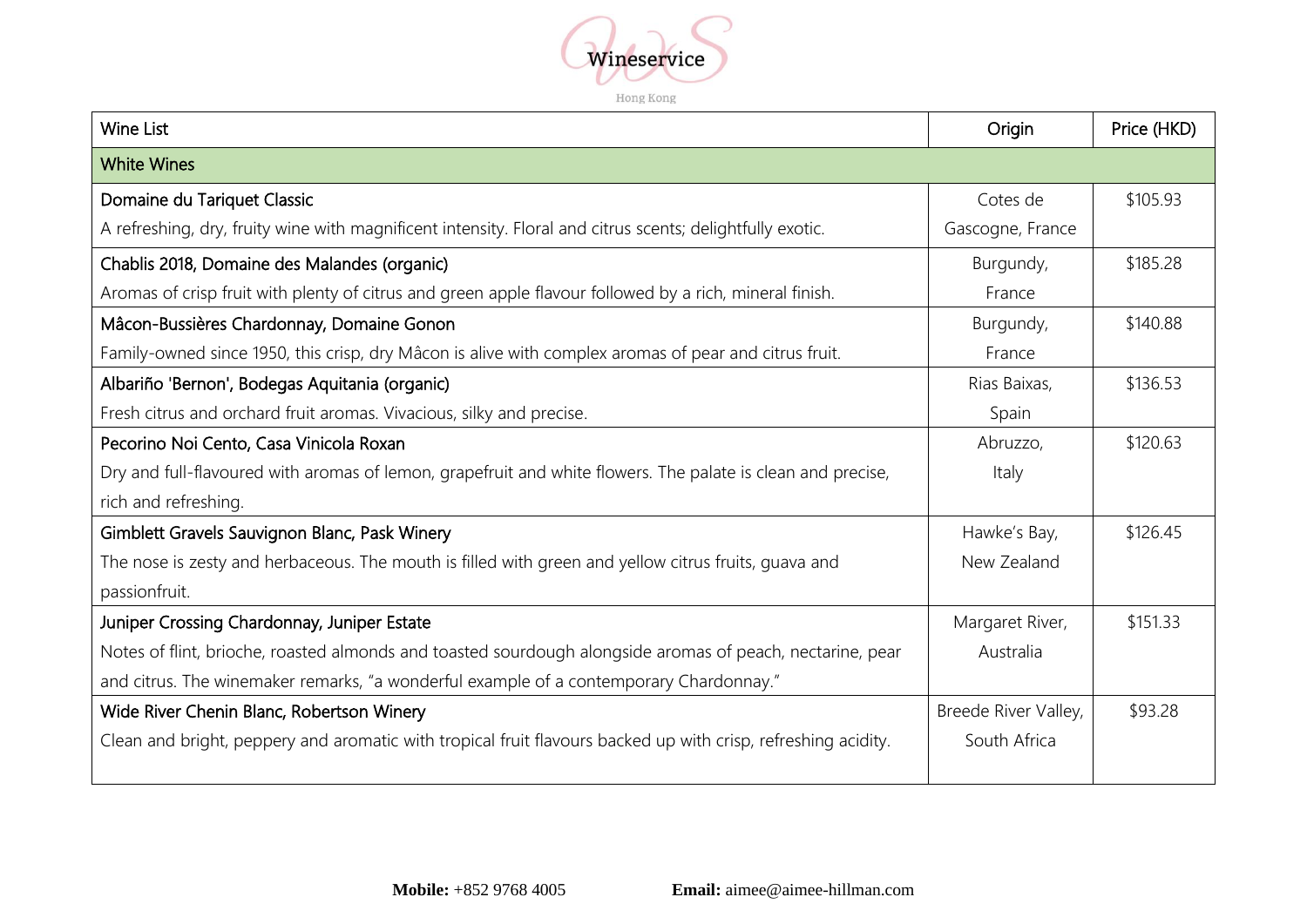

Hong Kong

| Wine List                                                                                                         | Origin           | Price (HKD) |
|-------------------------------------------------------------------------------------------------------------------|------------------|-------------|
| <b>Red Wines</b>                                                                                                  |                  |             |
| Moulin-a-Vent, Domaine Richard Rottiers (organic)                                                                 | Beaujolais,      | \$212.13    |
| Firm tannins framing concentrated dark berry fruit and a poised acidity. Rich and refined with violet aromas.     | France           |             |
| Bourgogne Pinot Noir, Domaine Parent (organic)                                                                    | Burgundy,        | \$212.13    |
| A fruity bouquet with hints of cherry. Well-balanced and smooth with cherry and blackcurrant flavours.            | France           |             |
| Chateau Argadens, Maison Sichel (organic)                                                                         | Entre-deux-Mers, | \$137.13    |
| This 45 hectare property was purchased by Maison Sichel in 2002. Following an ambitious programme of              | Bordeaux,        |             |
| restoration, it now ranks as one of the top Bordeaux Supérieur wines on the market. "A robust, elegant,           | France           |             |
| balanced Merlot-dominated blend which is simply excellent value for the price" - Jancis Robinson.                 |                  |             |
| Primitivo Appassimento, Carlomagno                                                                                | Puglia,          | \$113.88    |
| Full-bodied, rich and silky. Aromas of ripe cherries, raspberries, redcurrants, plum, spices and chocolate. On    | Italy            |             |
| the palate, flavours of dried fruit, plums and damsons.                                                           |                  |             |
| Rioja Crianza, Bodegas Bagordi                                                                                    | Rioja,           | \$137.88    |
| Good intensity and aromatic complexity with a combination of red fruits and hints of liquorice with light         | Spain            |             |
| toasty notes. Great complexity - aged for 12 months in oak barrels and a further 12 months in the bottle.         |                  |             |
| Instinct Pinot Noir, Pask Winery                                                                                  | Marlborough,     | \$139.48    |
| Dark cherry, blackberries and woody herbs are supported by subtle sweet oak and velvety, fine tannins.            | New Zealand      |             |
| Juniper Crossing Cabernet / Merlot, Juniper Estate                                                                | Margaret River,  | \$151.33    |
| The bouquet is fresh and bright, intense and clean, loaded with blueberry, blackberry and violet aromas. Very     | Australia        |             |
| regional. The wine is full-bodied and deliciously juicy with smooth, long tannins and a very satisfying finish. A |                  |             |
| stand-out wine at the price.                                                                                      |                  |             |
|                                                                                                                   |                  |             |